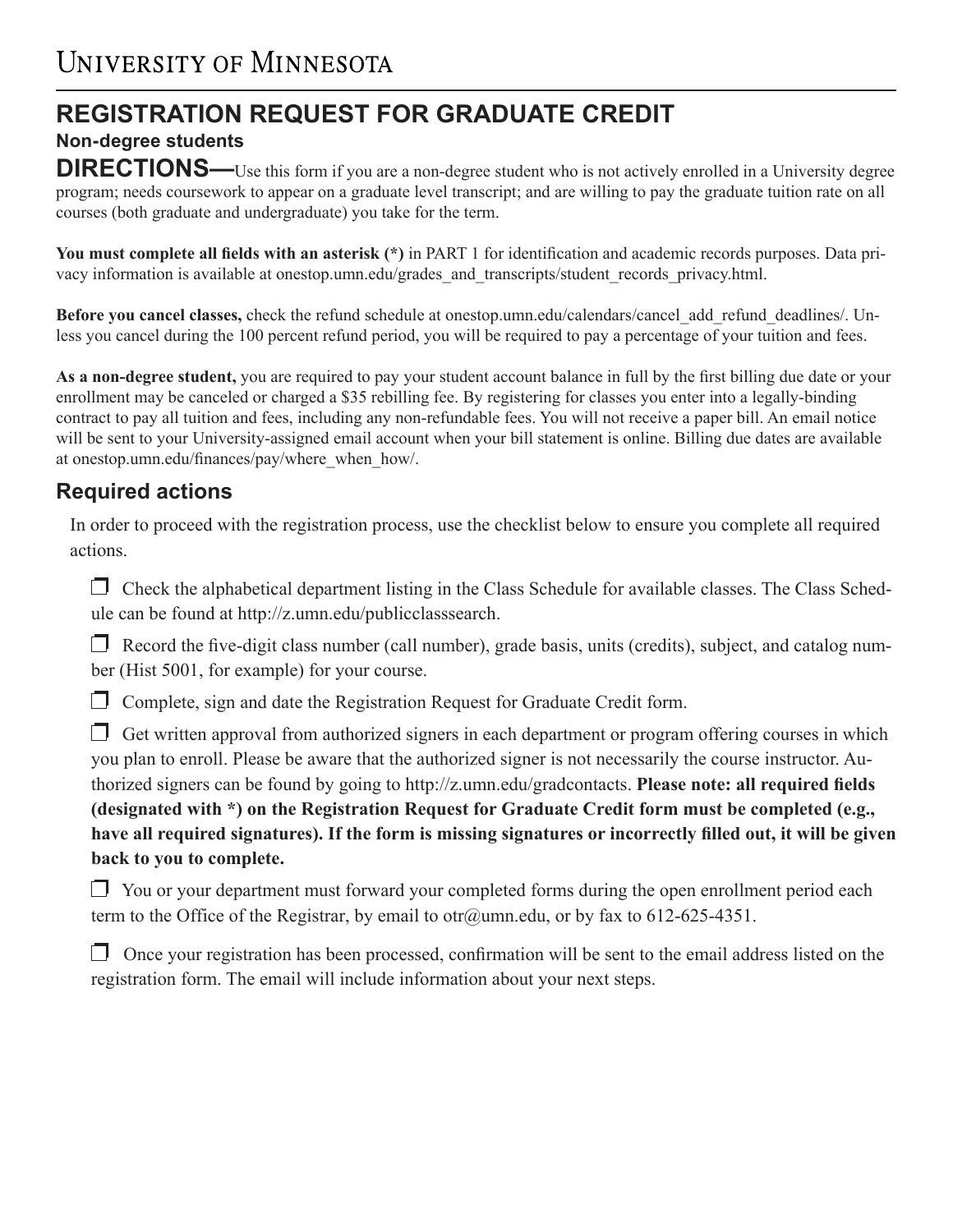### **REGISTRATION REQUEST FOR GRADUATE CREDIT Non-degree students Return form:**

**By mail to:** Office of the Registrar University of Minnesota, Twin Cities 200 Fraser Hall 106 Pleasant St SE Minneapolis, MN 55455

**On campus to:** 200 Fraser Hall **By fax to:** 612-625-4351

**By email to:** otr@umn.edu

**Questions?**  Phone: 612-624-1111 TTY (hearing-impaired): 612-626-0701 Email: otr@umn.edu Web: onestop.umn.edu

**Please print legibly. The required signatures in PART 3 and your own in PART 4 on page 2 must be in black or blue ink.**

| <b>PART 1. Student background</b>                                                               |                                                                                                                   |                                     |                                                    |                                      |                                 |                                                    |  |  |
|-------------------------------------------------------------------------------------------------|-------------------------------------------------------------------------------------------------------------------|-------------------------------------|----------------------------------------------------|--------------------------------------|---------------------------------|----------------------------------------------------|--|--|
| University ID                                                                                   | Last four digits of SSN (optional)                                                                                | *Name (last, first, middle initial) |                                                    |                                      |                                 | Previous name (if applicable)                      |  |  |
|                                                                                                 | $XXX - XX -$                                                                                                      |                                     |                                                    |                                      |                                 |                                                    |  |  |
| *Birthdate (mm/dd/yyyy)                                                                         | *Email address (list your University email address if it is currently<br>active)                                  |                                     | *Phone (include area code)                         |                                      |                                 |                                                    |  |  |
|                                                                                                 |                                                                                                                   |                                     |                                                    |                                      |                                 |                                                    |  |  |
| *Current mailing address (street, apartment or P.O. box number, city, state, ZIP code, country) |                                                                                                                   |                                     |                                                    |                                      |                                 |                                                    |  |  |
| *Term                                                                                           |                                                                                                                   |                                     |                                                    | Year                                 |                                 |                                                    |  |  |
| $\Box$ fall semester                                                                            | $\Box$ May/summer session<br>$\Box$ spring semester                                                               |                                     |                                                    |                                      | $20$ <sub>------</sub>          |                                                    |  |  |
| <b>PART 2. Enrollment</b>                                                                       |                                                                                                                   |                                     |                                                    |                                      |                                 |                                                    |  |  |
| online at z.umn.edu/publicclasssearch.                                                          | REGISTRATION-Register for classes by completing the information requested below. You may check class availability |                                     |                                                    |                                      |                                 |                                                    |  |  |
|                                                                                                 |                                                                                                                   |                                     | <b>Credits</b>                                     |                                      |                                 |                                                    |  |  |
|                                                                                                 | Course subject, number, section (Arts 5001-001)<br>5-digit class number                                           |                                     |                                                    | <b>Grade basis</b><br>$(A-F or S/N)$ | Permission number (if required) |                                                    |  |  |
|                                                                                                 |                                                                                                                   |                                     |                                                    |                                      |                                 |                                                    |  |  |
|                                                                                                 |                                                                                                                   |                                     |                                                    |                                      |                                 |                                                    |  |  |
|                                                                                                 |                                                                                                                   |                                     |                                                    |                                      |                                 |                                                    |  |  |
|                                                                                                 |                                                                                                                   |                                     |                                                    |                                      |                                 |                                                    |  |  |
|                                                                                                 |                                                                                                                   |                                     |                                                    |                                      |                                 |                                                    |  |  |
| <b>CANCELLATION</b><br>$\Box$ Check here to cancel all classes.                                 |                                                                                                                   |                                     |                                                    |                                      |                                 |                                                    |  |  |
|                                                                                                 | To cancel individual classes, give the information requested below for each class.                                |                                     |                                                    |                                      |                                 |                                                    |  |  |
| Course subject, number,<br>section (Arts 5001-001)                                              | Course subiect, number.<br>section (Arts 5001-001)                                                                |                                     | Course subiect, number.<br>section (Arts 5001-001) |                                      | Course subiect, number.         | Course subject, number,<br>section (Arts 5001-001) |  |  |
|                                                                                                 |                                                                                                                   |                                     |                                                    | section (Arts 5001-001)              |                                 |                                                    |  |  |
| 5-digit class number                                                                            | 5-digit class number                                                                                              | 5-digit class number                |                                                    | 5-digit class number                 |                                 | 5-digit class number                               |  |  |
|                                                                                                 |                                                                                                                   |                                     |                                                    |                                      |                                 |                                                    |  |  |
|                                                                                                 |                                                                                                                   |                                     |                                                    |                                      |                                 |                                                    |  |  |
|                                                                                                 |                                                                                                                   |                                     |                                                    |                                      |                                 |                                                    |  |  |

**—IMPORTANT: You must get signatures in PART 3 and add your signature to PART 4 on page 3—**



The University of Minnesota is committed to the policy that all persons shall have equal access to its programs, facilities,<br>and employment without regard to race, color, creed, religion, national origin, sex, age, marital and employment without regard to race, color, creed, religion, national origin, sex, age, marital status, disability, public assistance status, veteran status, or sexual orientation. This form is available in alternative formats upon request. Please call the Disability Resource Center at 612-625-9578.